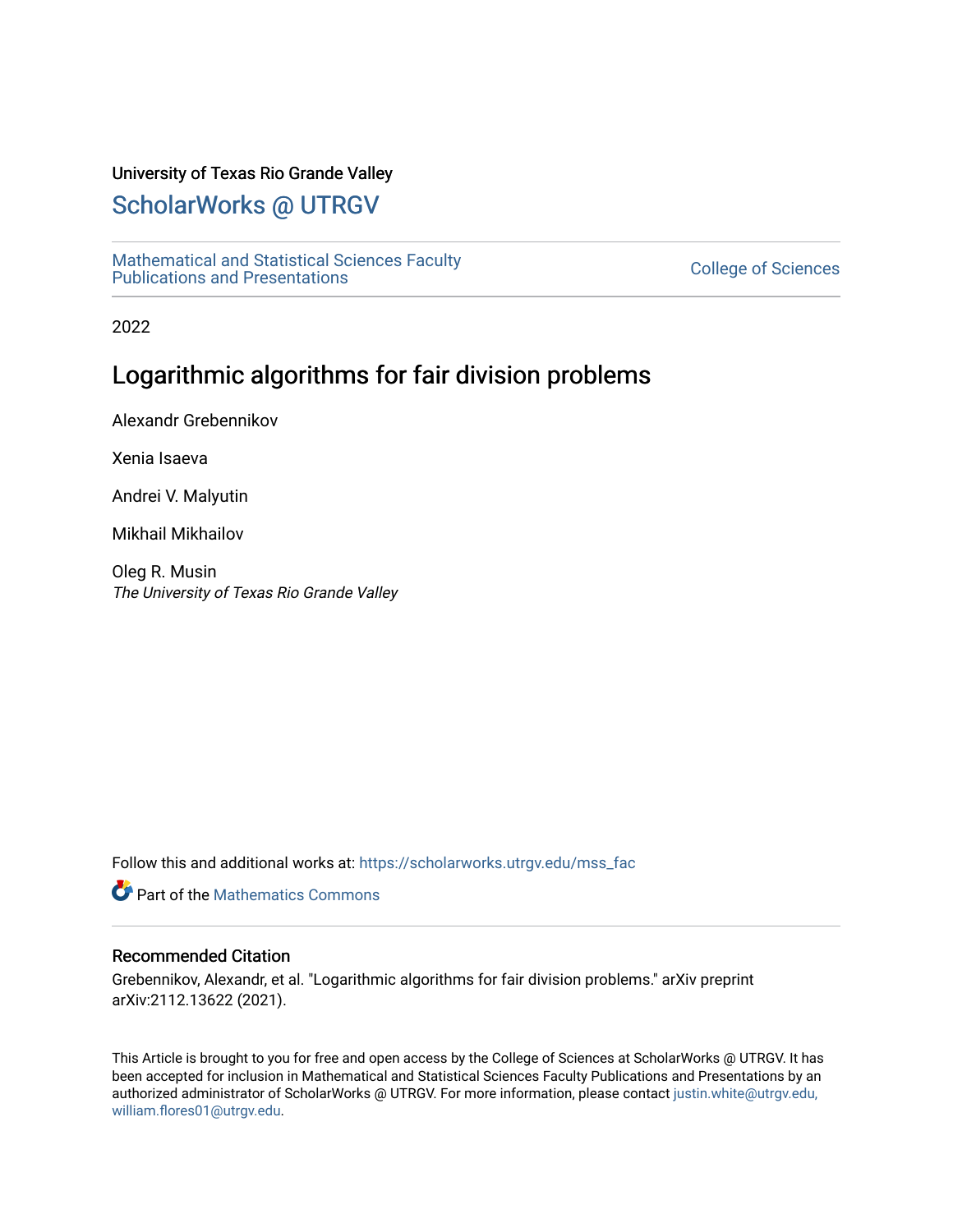### LOGARITHMIC ALGORITHMS FOR FAIR DIVISION PROBLEMS

Alexandr Grebennikov, Xenia Isaeva, Andrei V. Malyutin, Mikhail Mikhailov, and Oleg R. Musin

Abstract. We study the algorithmic complexity of fair division problems with a focus on minimizing the number of queries needed to find an approximate solution with desired accuracy. We show for several classes of fair division problems that under certain natural conditions on sets of preferences, a logarithmic number of queries with respect to accuracy is sufficient.

Keywords: Computational fair division, envy-free fair division, cake-cutting problem, rental harmony problem, Sperner's lemma, KKM lemma

Mathematics Subject Classification 91B32 68Q17 52C45

#### 1. INTRODUCTION

The problem of fair division is old and famous, it has many forms and arises in numerous real-world settings. See, e. g., [\[12\]](#page-10-0) and references therein for an introduction to the subject. Among the many interesting aspects of this problem, the area of algorithmic issues stands out. The state of art here is well characterized by the following words of [\[12\]](#page-10-0): "The main unresolved issue ... is the general question of finding bounded finite algorithms for envyfree division for any number of players. This is a well-known problem, and any algorithm for envy-free division, even for special small cases ... would be of interest."

In this paper we investigate fast algorithms for some particular cases of the rental harmony and cake-cutting problems. To recall the former, suppose a group of friends consider renting a house but they shall first agree on how to allocate its rooms and share the rent. They will rent the house only if they can find a room assignment-rent division which appeals to each of them. We call this problem the *rental harmony* problem, following Su [\[15\]](#page-10-1). Our investigation of the rental harmony problem starts with the simplest situation when each of the tenants forms for their own opinion of a fair price for each of the rooms, according to the tenant's own criteria, and is ready to rent a room at this or lower price, regardless (say, not knowing) how the rest of the rent is distributed among other tenants.

In the envy-free cake-cutting problem, a "cake" (a heterogeneous divisible resource) has to be divided among d partners with different preferences over parts of the cake [\[5,](#page-10-2) [13,](#page-10-3) [14,](#page-10-4) [15\]](#page-10-1). An alternative interpretation of this problem is as several subcontractors distribute parts of some job among themselves. In particular, to emphasize the duality with the rental harmony problem, suppose a group of workers discussing renovating a house but they shall first agree on who is in charge of which room and allocate the reward. The simplest version for this problem is when each of the workers forms their own opinion of a fair price for repairing each of the rooms, according to the worker's own criteria, and is ready to renovate a room for this or greater fee.

A convenient visual-geometric point of view on the fair division problems is provided by the configuration space approach. In case of d agents (friends/ tenants/ partners/ subcontractors/ workers) the configuration space of all possible rent/reward allocations is the standard  $(d-1)$ -dimensional simplex  $A = \Delta^{d-1}$ , that is, all representations of a positive number as a sum of d nonnegative ones. The preference sets of agents are then subsets of this simplex, the conditions of existence of a fair division can be formulated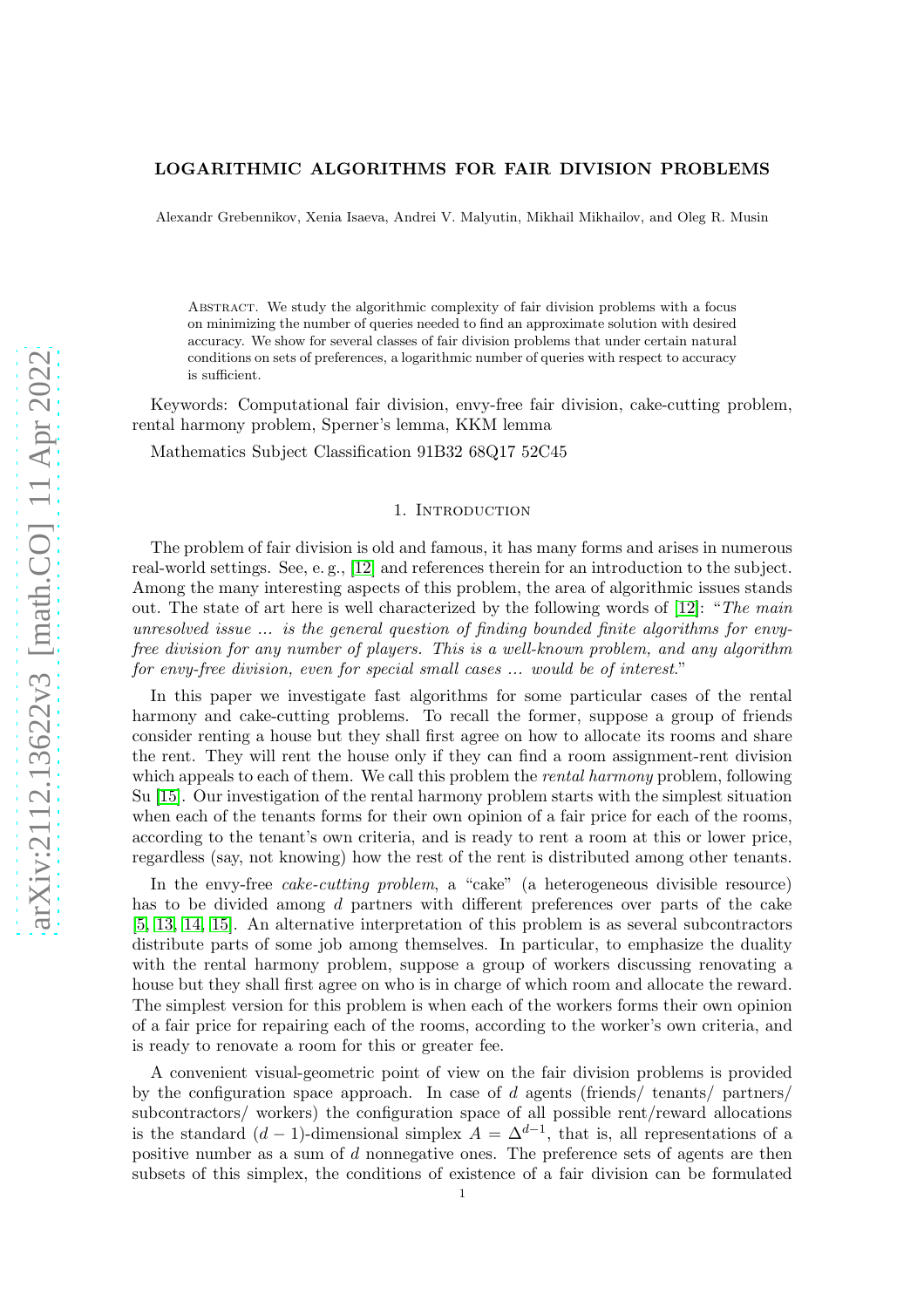as conditions on these sets, and solution existence theorems are related to extensions of the KKM (Knaster–Kuratowski–Mazurkiewicz) lemma.<sup>[1](#page-2-0)</sup> The mentioned above simplest versions are the cases where these subsets are intersections of the simplex with half-spaces whose boundaries are parallel to the faces of the simplex. Another case we consider is of convex preference sets.

In terms of configuration spaces, the fair division problems we study are formulated as follows. There is a simplex and collections of preference sets (satisfying conditions of solution existence). We do not know these sets, but we can ask which of these sets contain any chosen point of the simplex. We are interested in algorithms for finding (approximate) solutions aimed at minimizing the number of queries.

We consider two types of queries. One of these two means that we choose a preference set and a point and check whether this set contains this point. For example, for the rental harmony problem this means that a tenant says if a given room suits them under a given rent distribution. We call this type of query the *binary mode*. Another approach, which we refer to as the *minimal mode*, is when a tenant indicates one of the rooms that suits them (under a given rent distribution).

Another important issue is that we are not looking for a point close to a solution (there is no finite algorithm for finding such a point in general), but a point that is a solution when all preference sets increase by a prescribed  $\varepsilon$  (in a natural metric on the simplex). Such a point is called an  $\varepsilon$ -fair division point.

Taking the configuration space point of view, we immediately see that an  $\varepsilon$ -fair division point can be found in less than  $n^{d-1}$  queries, where n stands for  $\lceil 1/\varepsilon \rceil$ . Indeed, it is enough to check all the vertices of some triangulation mesh size less than  $\varepsilon$ . The main point of the present article is that, under certain natural conditions on preference sets, a logarithmic number of queries with respect to accuracy is sufficient (provided we know in advance that the preference sets satisfy the conditions).

In particular, in the case when all preference sets are intersections of the simplex with half-spaces of a certain kind (motivated by the cake division problem) Theorem [4.1](#page-5-0) says that  $(d-1)^2 \lceil \log_2(n \cdot (d-1)) \rceil$  queries suffice in binary mode, and in the case when all preference sets are intersections with half-spaces of another specific kind (motivated by the rent division problem) Theorem [4.3](#page-6-0) states that  $(d-1)\lceil \log_{\frac{d}{d-1}} n \rceil$  queries suffice in minimal mode.

If the preference sets are convex and  $d = 3$ , Theorem [5.2](#page-7-0) says that  $O(\log^2(n))$  queries in binary mode are enough for the rental harmony problem. A similar result concerning the cake-cutting problem is Theorem 6 in [\[4\]](#page-10-5).

# 2. STATING THE PROBLEM

<span id="page-2-2"></span>Let d be a positive integer<sup>[2](#page-2-1)</sup>, let A be a  $(d-1)$ -dimensional regular simplex with edges of length 1 in  $\mathbb{R}^{d-1}$ , and let  $v_1, \ldots, v_d$  be the vertices of A. For  $j \in \{1, \ldots, d\}$ , we denote the facet Conv  $(\{v_k\}_{k\neq j})$  of A by  $F_j$ . For the rental harmony problem, A corresponds to all representations of total price as a sum of d nonnegative numbers; and  $F_j$  is precisely the set of price distributions with zero price for the jth room.

<span id="page-2-0"></span><sup>&</sup>lt;sup>1</sup>The existence of a solution to envy-free division problems was discussed in [\[1,](#page-10-6) [3,](#page-10-7) [6,](#page-10-8) [7,](#page-10-9) [11,](#page-10-10) [15\]](#page-10-1). Gale [\[7\]](#page-10-9) proved a colorful (rainbow) version of the KKM lemma that can be applied for the existence theorem proved by Su [\[15\]](#page-10-1).

<span id="page-2-1"></span><sup>&</sup>lt;sup>2</sup>In those situations where the case  $d = 1$  is degenerate, we will assume by default that  $d \geq 2$ .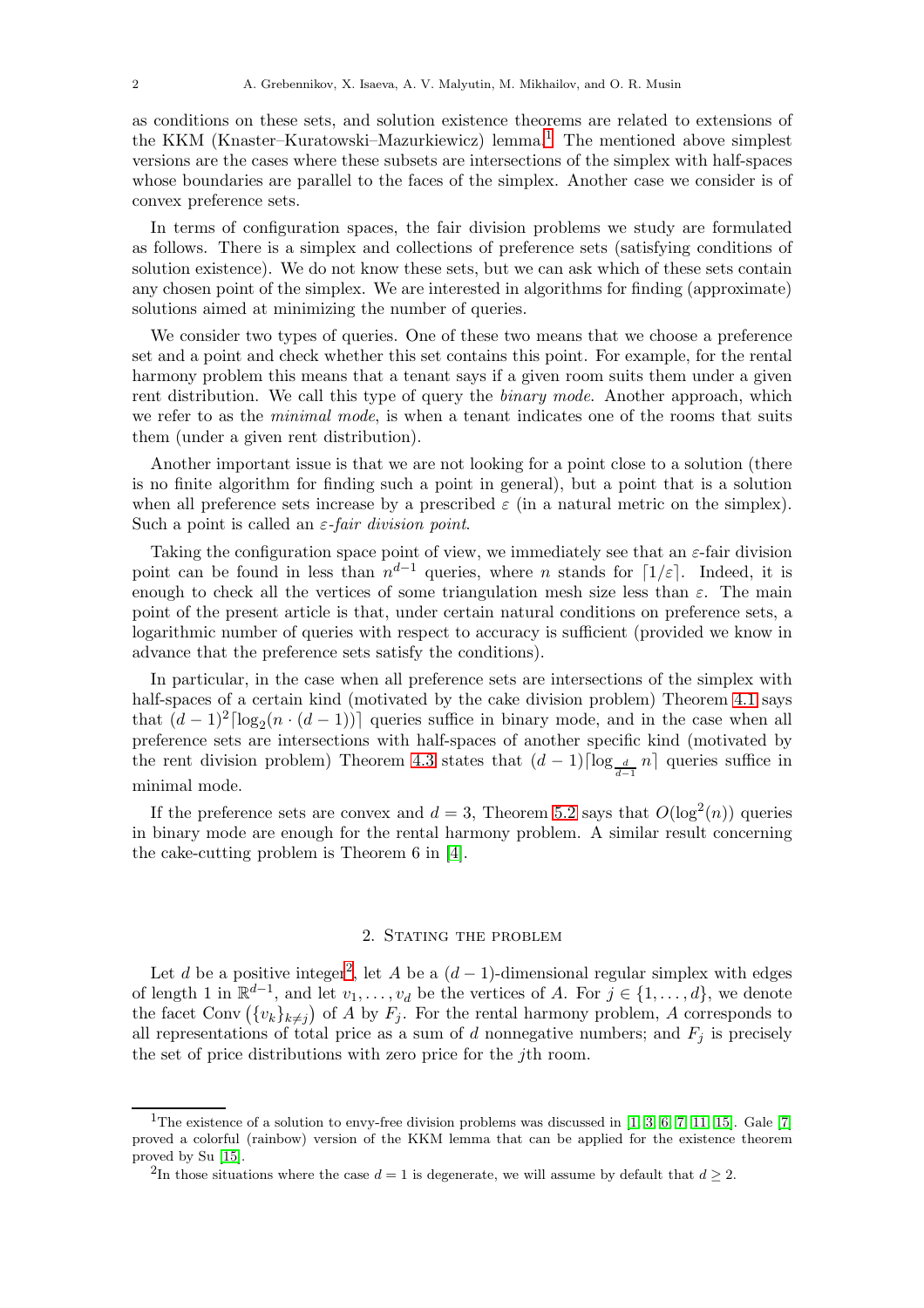Assume that for each  $i \in \{1, \ldots, d\}$  a covering  $\{A_{i1}, \ldots, A_{id}\}\$  of A consisting of d closed sets is fixed (these coverings are preferences of our agents):

$$
\bigcup_{j \in \{1, \dots, d\}} A_{ij} = A,
$$

but the elements of these coverings are not known to us.

We want to find a way to split the total price into  $d$  prices of rooms such that every person is "satisfied" with it. We will denote by  $\varepsilon$  the maximum "error" we allow. For  $\varepsilon \geq 0$ , we denote the  $\varepsilon$ -neighbourhoods of the preference sets as

$$
A_{ij}^{\varepsilon} = \{ x \in \mathbb{R}^{d-1} : \text{dist}(x, A_{ij}) \le \varepsilon \}
$$

and the intersections of these  $\varepsilon$ -neighbourhoods as

$$
I_i^{\varepsilon}=A_{i1}^{\varepsilon}\cap\ldots\cap A_{id}^{\varepsilon}.
$$

We introduce the following definition.

**Definition 2.1.** We say that x in A is an  $\varepsilon$ -fair division point if there exists a permutation  $\sigma$  of  $(1,\ldots,d)$  such that  $x \in A_{j\sigma(j)}^{\varepsilon}$  for all  $j \in \{1,\ldots,d\}$ . We say that x a fair division *point* if x is an  $\varepsilon$ -fair division point for  $\varepsilon = 0$ .

General theory provides some reasonable sufficient conditions when a fair division point exists. For example, the rainbow KKM lemma tells it exists whenever

Conv 
$$
(\{v_j\}_{j\in J}) \subset \bigcup_{j\in J} A_{ij}
$$
 for all  $i \in \{1,\ldots,d\}, J \subset \{1,\ldots,d\},$ 

and a rainbow generalization of Sperner's lemma implies that it exists whenever

Conv 
$$
(\{v_j\}_{j\in J}) \cap \bigcup_{j \notin J} A_{ij} = \emptyset
$$
 for all  $i \in \{1, ..., d\}, J \subset \{1, ..., d\}.$ 

Our goal is to find an  $\varepsilon$ -fair division point using the smallest possible number of queries.

Now we give a formal definition for the two types of queries. One of these two is as follows: we choose an index i and a point  $x \in A$  and receive an index j such that  $x \in A_{ij}$ as an answer; we call this type of query the minimal mode. Another approach is: we choose indices i and j and a point  $x \in A$  and receive "yes" if  $x \in A_{ij}$  and "no" otherwise; this type of query is called the binary mode.

#### 3. Preference sets with the inclusion property

In this section we prove two auxiliary constructive statements showing that if the collection of preference sets has a specific property (given in Definition [3.2\)](#page-4-0), then one can find a solution point (i) in a set of points each of which is found separately for each of the agents according to their preferences, and (ii) without information about (the preferences of) one of the agents.<sup>[3](#page-3-0) [4](#page-3-1)</sup> Lemma [3.1](#page-4-1) is a purely combinatorial statement, and Theorem [3.3](#page-4-2) applies this combinatorics to our problem.

<span id="page-3-0"></span><sup>&</sup>lt;sup>3</sup>Of course, to move from a solution point to the corresponding solution itself (for example, to a specific resource allocation between the agents), information about the excluded agent's preferences may also be needed.

<span id="page-3-1"></span> ${}^{4}$ This is directly related to the results of [\[1\]](#page-10-6), see also [\[6\]](#page-10-8), where it is proved that there exists an envy-free rent division that remains so for any change in the preferences of one of the tenants.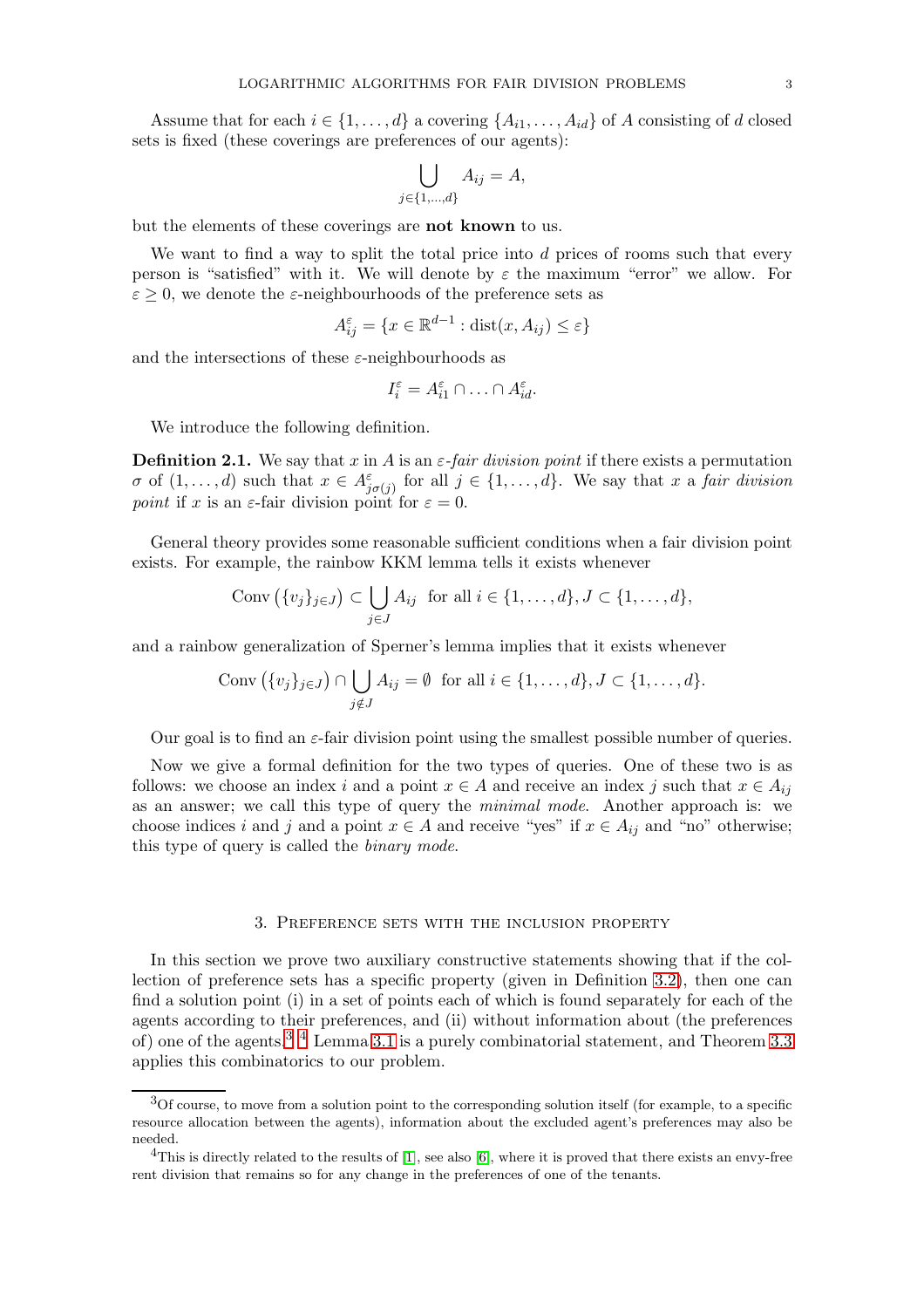<span id="page-4-1"></span>**Lemma 3.1.** Let  $\{\leq_1,\ldots,\leq_d\}$  be d linear orderings of  $D = \{1,\ldots,d-1\}$ . Then D contains an element i<sub>0</sub> such that for each  $j_0 \in \{1, ..., d\}$  there exists a bijective map  $\pi: D \to \{1, \ldots d\} \setminus \{j_0\}$  with the property that for all  $i \in D$  we have

$$
i_0 \leq_{\pi(i)} i.
$$

*Proof.* We will prove the lemma by induction on d. If  $d = 1$ , there is nothing to prove, so we may assume D is not empty. Since there are d orderings and  $d-1$  elements, it follows that there exists an element  $k \in D$  that is maximal with respect to two distinct orderings  $l_1$  and  $l_2$ . Now we apply induction hypothesis to the set  $D \setminus \{k\}$  and all of the orderings except  $l_1$ , and get some  $i_0 \in D \setminus \{k\} \subset D$ . We claim that  $i_0$  has the desired property for the initial problem as well.

Suppose we choose (in  $\{1,\ldots,d\}$ ) some  $j_0 \neq l_1$ . By the choice of  $i_0$  there exists a map  $\pi'\colon D\setminus\{k\}\to\{1,\ldots,d\}\setminus\{l_1,j_0\}$ 

with the desired property. Since k is maximal with respect to  $l_1$ , we can define  $\pi$  as

$$
\pi(i) = \begin{cases} \pi'(i) & \text{if } i \neq k, \\ l_1 & \text{if } i = k. \end{cases}
$$

In the remaining case with  $j_0 = l_1$ , by the choice of  $i_0$  there exists a map

 $\pi' : D \setminus \{k\} \rightarrow \{1, \ldots, d\} \setminus \{l_1, l_2\}$ 

with the desired property. Since k is maximal with respect to  $l_2$ , it follows that we can define  $\pi$  as

$$
\pi(i) = \begin{cases} \pi'(i) & \text{if } i \neq k, \\ l_2 & \text{if } i = k. \end{cases}
$$

<span id="page-4-0"></span>**Definition 3.2.** We say that our collection of preference sets  $A_{ij}$  satisfies the *inclusion* property if for each triplet  $(i_1, i_2, j)$  with  $i_1, i_2 \in \{1, \ldots, d-1\}$  and  $j \in \{1, \ldots, d\}$  we have either  $A_{i_1j} \subset A_{i_2j}$  or  $A_{i_2j} \subset A_{i_1j}$ .

<span id="page-4-2"></span>**Theorem 3.3.** Suppose the collection of sets  $A_{ij}$  satisfies the inclusion property. Then each sequence of points  $x_1, \ldots, x_{d-1}$  with  $x_i \in I_i = A_{i1} \cap \ldots \cap A_{id}$  for each  $i \in \{1, \ldots, d-1\}$ contains a fair division point. Moreover, there exists an algorithm that, given such a sequence and the related data about inclusions, finds a fair division point in the sequence.

*Proof.* Inclusion orderings on  $A_{ij}$  determine orderings on  $\{1, \ldots, d-1\}$  by the rule

$$
i_1 \leq_j i_2 \Leftrightarrow A_{i_1j} \subset A_{i_2j}.
$$

We apply Lemma [3.1](#page-4-1) to these orderings and obtain some index  $i_0 \in \{1, \ldots, d-1\}$  having the property described in Lemma [3.1.](#page-4-1) We claim that  $x_{i_0}$  is a fair division point.

Indeed,  $x_{i_0}$  is in  $A_{dj_0}$  for some  $j_0$  since  $\{A_{d1}, \ldots, A_{dd}\}$  is a covering of A. Then by the choice of  $i_0$  there exists a map

 $\pi$ : {1, . . . , d – 1}  $\to$  {1, . . . , d} \ {j<sub>0</sub>}

such that  $i_0 \leq_{\pi(i)} i$ . Now we define the desired permutation  $\sigma$  as

$$
\sigma(i) = \begin{cases} \pi(i) & \text{if } i \in \{1, \dots, d-1\}, \\ j_0 & \text{if } i = d. \end{cases}
$$

The condition  $i_0 \leq_{\pi(i)} i$  means that  $A_{i_0\pi(i)} \subset A_{i\pi(i)}$ . Then for each  $i \in \{1, ..., d-1\}$  we have

$$
x_{i_0} \in A_{i_0 \pi(i)} \subset A_{i \pi(i)} = A_{i \sigma(i)},
$$

and  $x_{i_0} \in A_{dj_0} = A_{d\sigma(d)}$  straight from the definition of  $j_0$ .

 $\Box$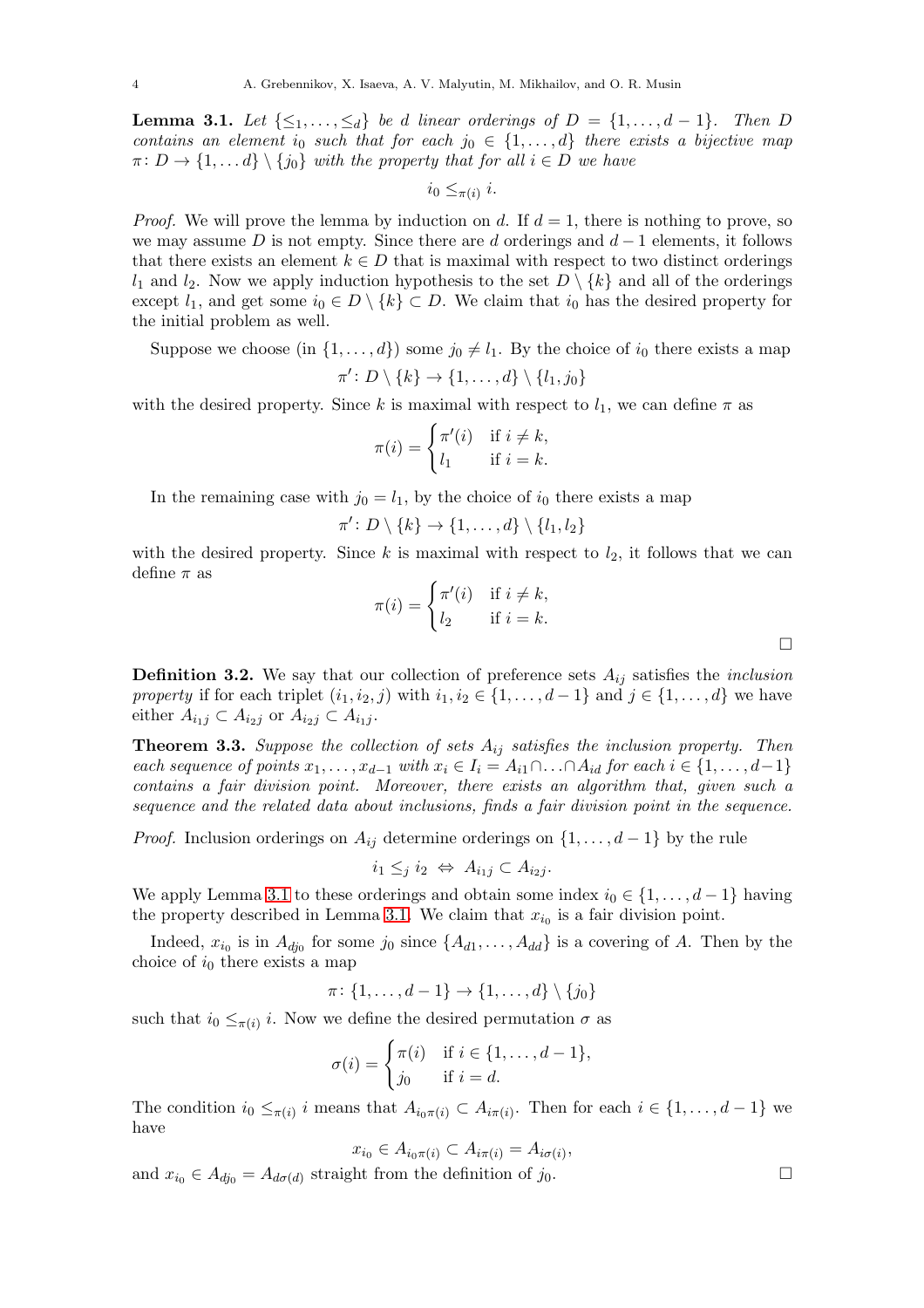### 4. Logarithmic algorithms for the "linear" preference sets

<span id="page-5-1"></span>We use the barycentric coordinate system on our regular simplex A in  $\mathbb{R}^{d-1}$ . Namely, recall that  $v_1, \ldots, v_d$  are the vertices of A so that each  $x \in A$  can be uniquely expressed in the form

$$
x = \alpha_1 v_1 + \ldots + \alpha_d v_d
$$

with all  $\alpha_i \geq 0$  and  $\alpha_1 + \ldots + \alpha_d = 1$ . We will use the notation  $[\alpha_1, \ldots, \alpha_d]$  for x.

Let  $\{A_{ij}\}, i = 1, ..., d, j = 1, ..., d$ , as above, be a collection of preference sets. In this section we consider two kinds of *linear preference sets* (*LPS*):

(i) each of  $A_{ij}$  has the form  $\{[\alpha_1, \ldots, \alpha_d] \in A : \alpha_j \ge a_{ij}\};$ 

(ii) each of  $A_{ij}$  has the form  $\{[\alpha_1, \ldots, \alpha_d] \in A : \alpha_j \leq a_{ij}\},\$ 

where  ${a_{ij}}$  is a set of real numbers.

Case (i) is a particular case of the cake-cutting problem. The condition that  $\{A_{i1},\ldots,A_{id}\}\$ is a covering of A implies that  $\sum_{j=1}^d a_{ij} \leq 1$  for all i. In addition, the standard cake-cutting preferences condition that "players prefer any piece with mass to an empty piece" means here that all  $a_{ij}$  are in  $(0, 1)$ . In (ii) we have a particular case of the rental harmony problem with  $\sum_{j=1}^{d} a_{ij} \geq 1$  for all i. Note that in both cases  $A_{ij}$  is the intersection of A and a half-space that is bounded by the hyperplane  $\alpha_i = a_{ij}$ .

The following theorem is our "logarithmic complexity" result for the cake-cutting problem.

<span id="page-5-0"></span>**Theorem 4.1.** Suppose that each of the sets  $A_{ij}$ , being a proper subset of the simplex A, is the intersection of A and a closed half-space with boundary parallel to  $F_i$  such that  $v_j \in A_{ij}$ . Then we can find an  $\varepsilon$ -fair division point in binary mode using at most

$$
(d-1)^2 \lceil \log_2(n \cdot (d-1)) \rceil
$$

queries, where  $n = \lfloor 1/\varepsilon \rfloor$ .

*Proof.* By assumptions we have LPS case (i). Fix an index  $i \in \{1, ..., d-1\}$  and denote  $\delta = \frac{\varepsilon}{d-1}$  $\frac{\varepsilon}{d-1}$ . Since  $A_{ij}$  is a proper subset of A, it follows that  $0 < a_{ij} < 1$ . For every  $j \in \{1, \ldots, d-1\}$  we can use binary search to find approximations  $c_{ij}$  such that

$$
\max(a_{ij} - \delta, 0) \le c_{ij} < a_{ij}
$$

with  $\lceil \log_2 \frac{1}{\delta} \rceil$  $\frac{1}{\delta}$  queries. We claim that  $I_i^{\varepsilon}$  contains the point

$$
x_i = [c_{i1}, c_{i2}, \dots, c_{i(d-1)}, 1 - c_{i1} - \dots - c_{i(d-1)}].
$$

Indeed,  $x_i$  lies in A since

$$
0 \le \sum_{j=1}^{d-1} c_{ij} < \sum_{j=1}^{d-1} a_{ij} \le 1.
$$

Then for each  $j \in \{1, \ldots, d-1\}$  we have  $x_i \notin A_{ij}$  straight from the definition, which means that  $x_i \in A_{id}$ . Furthermore, we have

$$
y_i = [a_{i1}, a_{i2}, \dots, a_{i(d-1)}, 1 - a_{i1} - \dots - a_{i(d-1)}] \in A_{i1} \cap \dots \cap A_{i(d-1)},
$$

and

$$
|x_i - y_i| = \left| \sum_{j=1}^{d-1} (c_{ij} - a_{ij})(v_j - v_d) \right| \le \sum_{j=1}^{d-1} |c_{ij} - a_{ij}| \le (d-1)\delta = \varepsilon.
$$

We spent  $(d-1)\lceil \log_2(n \cdot (d-1)) \rceil$  queries on the fixed index *i*. Repeating this for all  $i \in \{1, \ldots, d-1\}$  we obtain  $d-1$  points  $x_1, \ldots, x_{d-1}$  lying in the corresponding intersections.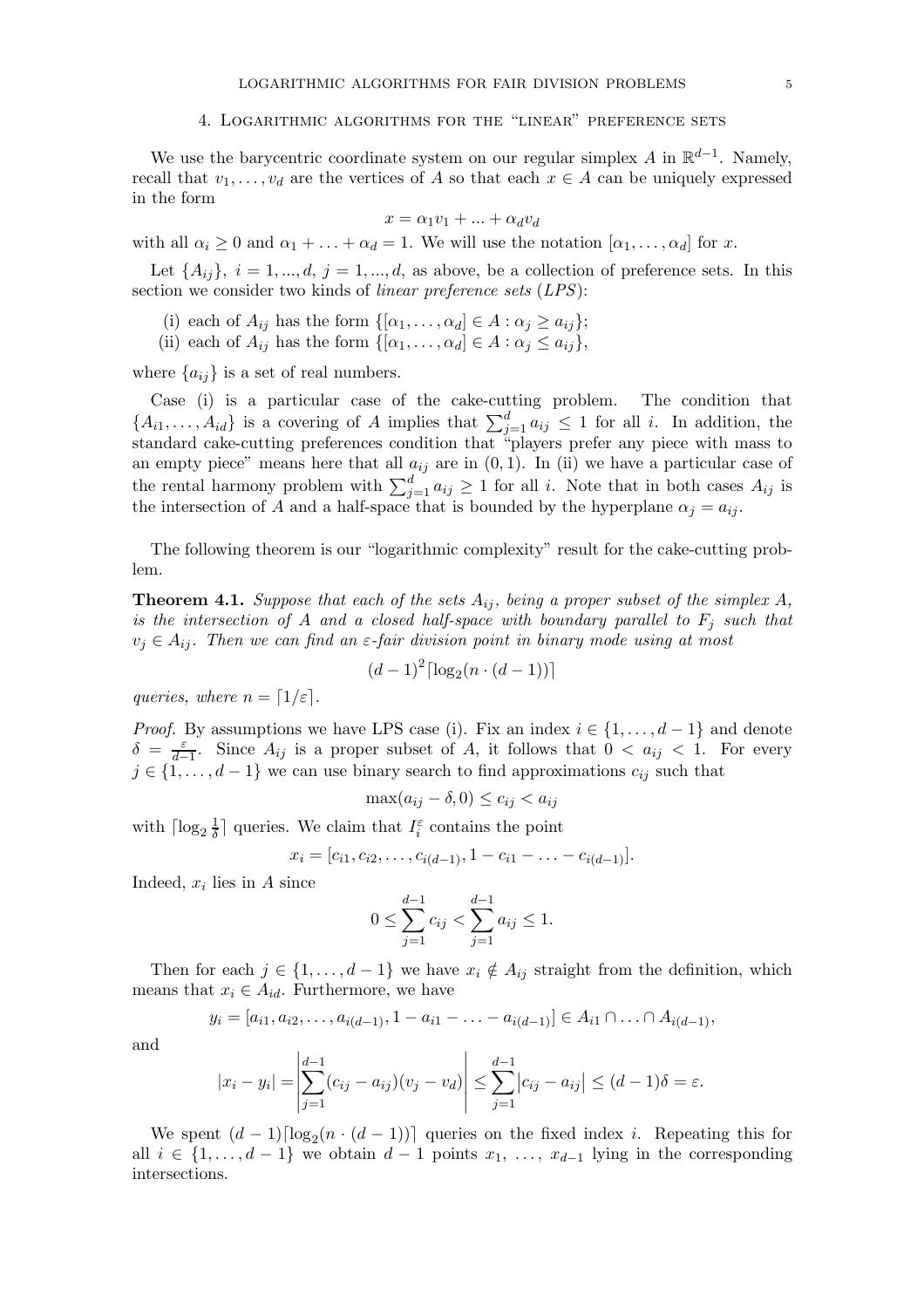For  $i \in \{1, ..., d-1\}$  and  $j \in \{1, ..., d\}$  we set

$$
A'_{ij} = \{[\alpha_1,\ldots,\alpha_d] \in A : \alpha_j \geq c_{ij}\}.
$$

These sets satisfy the inclusion property and are known to us, so by Theorem [3.3](#page-4-2) we can find a fair division point z for them. But  $x_i \in I_i^{\varepsilon}$  implies that  $A'_{ij} \subset A_{ij}^{\varepsilon}$ , so z is also an  $\varepsilon$ -fair division point for the initial problem.

Example 4.2. The following figure illustrates the first two steps of binary search for finding (an approximation for)  $a_{12}$ . The blue dashed line shows the boundary of the actual set  $A_{12}$ . The point with the question mark is the point about which we ask whether it lies in  $A_{12}$ , and then cut off a piece of A according to the answer.



<span id="page-6-0"></span>**Theorem 4.3.** Suppose that each of the sets  $A_{ij}$  is the intersection of the simplex A and a closed half-space with boundary parallel to  $F_j$  such that  $F_j \subset A_{ij}$ . Then we can find an  $\varepsilon$ -fair division point in minimal mode using at most  $(d-1)\lceil \log_{\frac{d}{d-1}} n \rceil$  queries, where  $n = \lceil 1/\varepsilon \rceil$ .

*Proof.* We have LPS case (ii). We fix an index  $i_0 \in \{1, \ldots, d-1\}$  and ask which of  $A_{i_01}, \ldots,$  $A_{i_0d}$  contains the center  $c_0$  of A. Some  $A_{i_0j_0}$  contains  $c_0$ , so we draw the hyperplane  $H_{j_0}$ parallel to  $F_{j_0}$  through  $c_0$ , and  $H_{j_0} \cap A$  also lies in  $A_{i_0j_0}$ . Clearly, this reduces the problem to the smaller regular simplex that  $H_{j_0}$  cuts off from A. This new simplex is similar to the initial one with coefficient  $\frac{d-1}{d}$ . So, after  $\lceil \log_{\frac{d}{d-1}} n \rceil$  queries the resulting regular simplex  $A^{\dagger}$  has edges of length at most  $\varepsilon$ . Then  $I_{i_0}^{\varepsilon}$  contains  $A^{\dagger}$ , and we take any point of  $A^{\dagger}$  as  $x_{i_0}$ .

Repeating the described procedure for all indices  $i \in \{1, \ldots, d-1\}$  and each time using exactly the specified number of queries, we obtain  $d-1$  points lying in the corresponding intersections  $I_i^{\varepsilon}$ .

Analogously to the proof of [4.1,](#page-5-0) for  $i \in \{1, ..., d-1\}$  and  $j \in \{1, ..., d\}$  we set

$$
A'_{ij} = \{ [\alpha_1, \dots, \alpha_d] \in A : \alpha_j \le x_{ij} \}, \text{ where } x_{ij} \text{ is defined by } x_i = [x_{i1}, \dots, x_{id}].
$$

These sets satisfy the inclusion property and are known to us, so by Theorem [3.3](#page-4-2) we can find a fair division point z for them. But  $x_i \in I_i^{\varepsilon}$  implies that  $A'_{ij} \subset A_{ij}^{\varepsilon}$ , so z is also an  $\varepsilon$ -fair division point for the initial problem.

Example 4.4. The following figure illustrates the first two steps of binary search for finding  $x_1 \in I_1^{\varepsilon}$ . The blue dashed lines show the boundaries of actual sets  $A_{11}$ ,  $A_{12}$ , and  $A_{13}$ . The point with the question mark is the point about which we ask which of  $A_{11}$ ,  $A_{12}$ , and  $A_{13}$  contains it. At the first step we find out that the point lies in  $A_{13}$ , and then cut off a piece of A according to the answer. Similarly, at the second step we get  $A_{12}$ .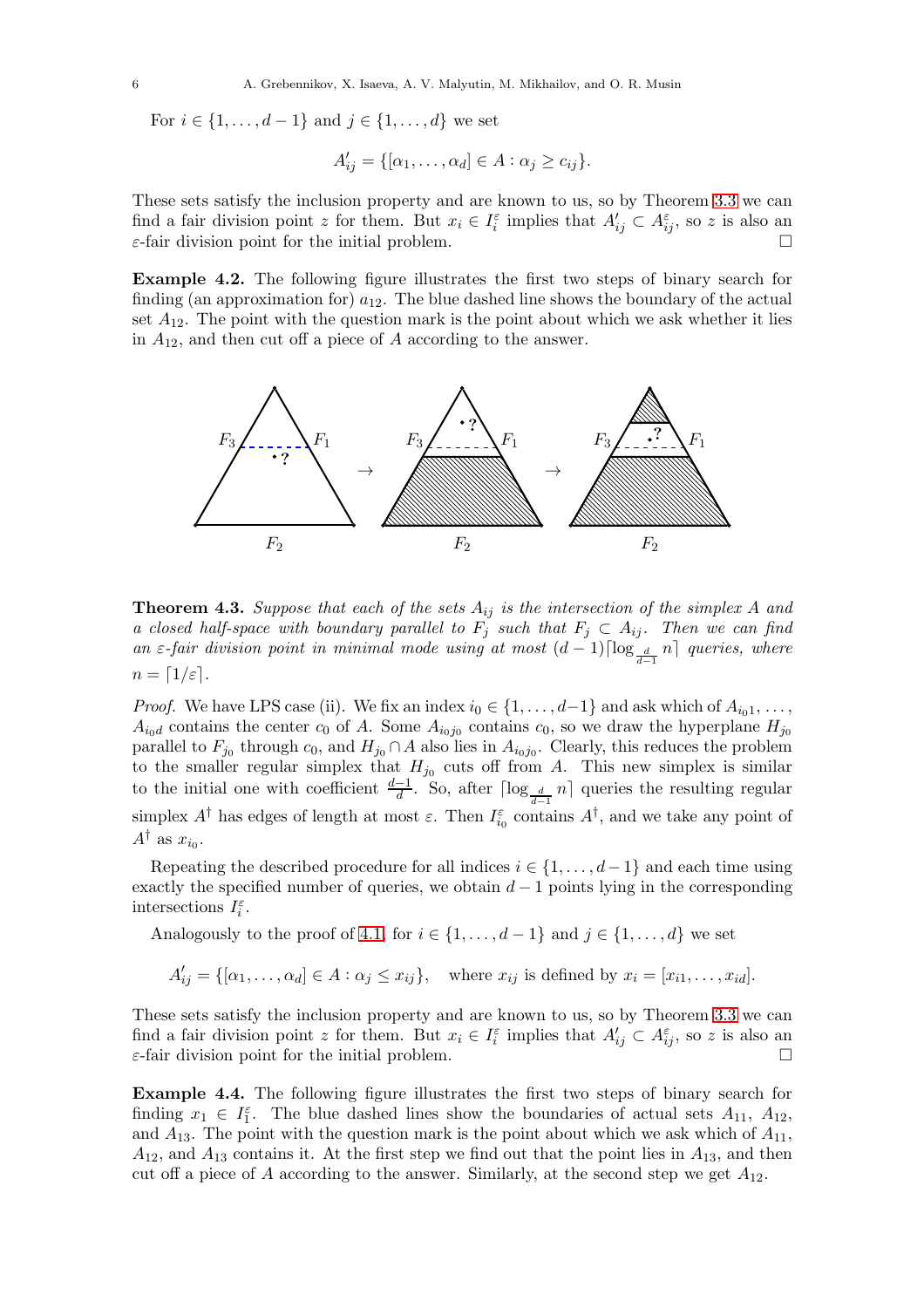

5. Case of convex preference sets

In this section we deal with the case where the preference sets  $A_{ij}$  in the rental harmony problem are convex. If  $d = 2$  then convex sets containing a fixed vertex of the simplex are intersections of the simplex with half-spaces containing this vertex, which provides a trivial solution with  $\lceil \log_2 n \rceil$  queries (this may be viewed as a trivial case of Theorem 4.[3\)](#page-6-0). Here, we focus on the situation with  $d = 3$ .

First, we prove an analogue of Theorem [3.3](#page-4-2) for the case where our sets are convex (while do not necessarily have the inclusion property) and we know all d points in intersections (instead of  $d-1$ ).

<span id="page-7-1"></span>**Lemma 5.1.** Suppose all preference sets  $A_{ij}$  are convex and  $F_j \subset A_{ij}$  for all i and j. Then there exists an algorithm that, given  $\varepsilon > 0$  and a collection  $x_1, \ldots, x_d$  with  $x_i \in I_i^{\varepsilon}$ for each i, finds an  $\varepsilon$ -fair division point  $x = x(x_1, \ldots, x_d)$ .

*Proof.* First of all, observe that  $A_{ij}^{\varepsilon}$  are clearly also convex. Put  $A'_{ij} = \text{Conv}(F_j, x_i)$ . Observe that each  $A'_{ij}$  depends only on  $x_i$  and j, but not on  $A_{ij}$ . It can be easily seen that any fixed-point free reindexing for vertex indices in  $\{v_1, \ldots, v_d\}$  turns  $\{A'_{i1}, \ldots, A'_{id}\}$ into a KKM-covering for each i (see Sec. [2\)](#page-2-2).

Then the rainbow KKM lemma implies that there exists a point z and a permutation  $\sigma$  of  $(1,\ldots,d)$  such that  $z \in A'_{i\sigma(i)}$  for all i. Moreover, it is clear that there exists an algorithm finding z: for example, by checking all permutations of  $(1, \ldots, d)$  we can find a permutation  $\sigma$  such that

$$
\bigcap_{1 \le i \le d} A'_{i\sigma(i)} \neq \emptyset
$$

and take any point in this intersection. But  $F_j \subset A_{ij}^{\varepsilon}$  and  $x_i \in I_i^{\varepsilon} \subset A_{ij}^{\varepsilon}$  imply that  $A'_{ij} \subset A_{ij}^{\varepsilon}$ . Thus z is also an  $\varepsilon$ -fair division point for the initial problem.

<span id="page-7-0"></span>**Theorem 5.2.** Suppose that  $d = 3$  and each of the sets  $A_{ij}$  is a convex set containing  $F_i$ . Then we can find an  $\varepsilon$ -fair division point in binary mode with at most  $6(\lceil \log_2 n \rceil^2 +$  $\lceil \log_2 n \rceil$ ) =  $O(\log^2 n)$  queries, where  $n = \lceil 1/\varepsilon \rceil$ .

*Proof.* By Lemma [5.1](#page-7-1) it is sufficient to find a point in each of  $I_i^{\varepsilon}$ , so we want to do this for an arbitrary fixed *i* with at most  $2(\lceil \log_2 n \rceil^2 + \lceil \log_2 n \rceil)$  queries.

Based on the barycentric coordinates notation introduced in Sec. [4,](#page-5-1) for the triples of numbers  $(a, b, c)$  with nonzero sum  $a + b + c$  we use the notation

$$
[a, b, c]_* = [a/(a+b+c), b/(a+b+c), c/(a+b+c)]
$$

and introduce the grid

$$
\{[a, b, c]_* : a, b, c \in \mathbb{N}_0, a+b+c=n\}.
$$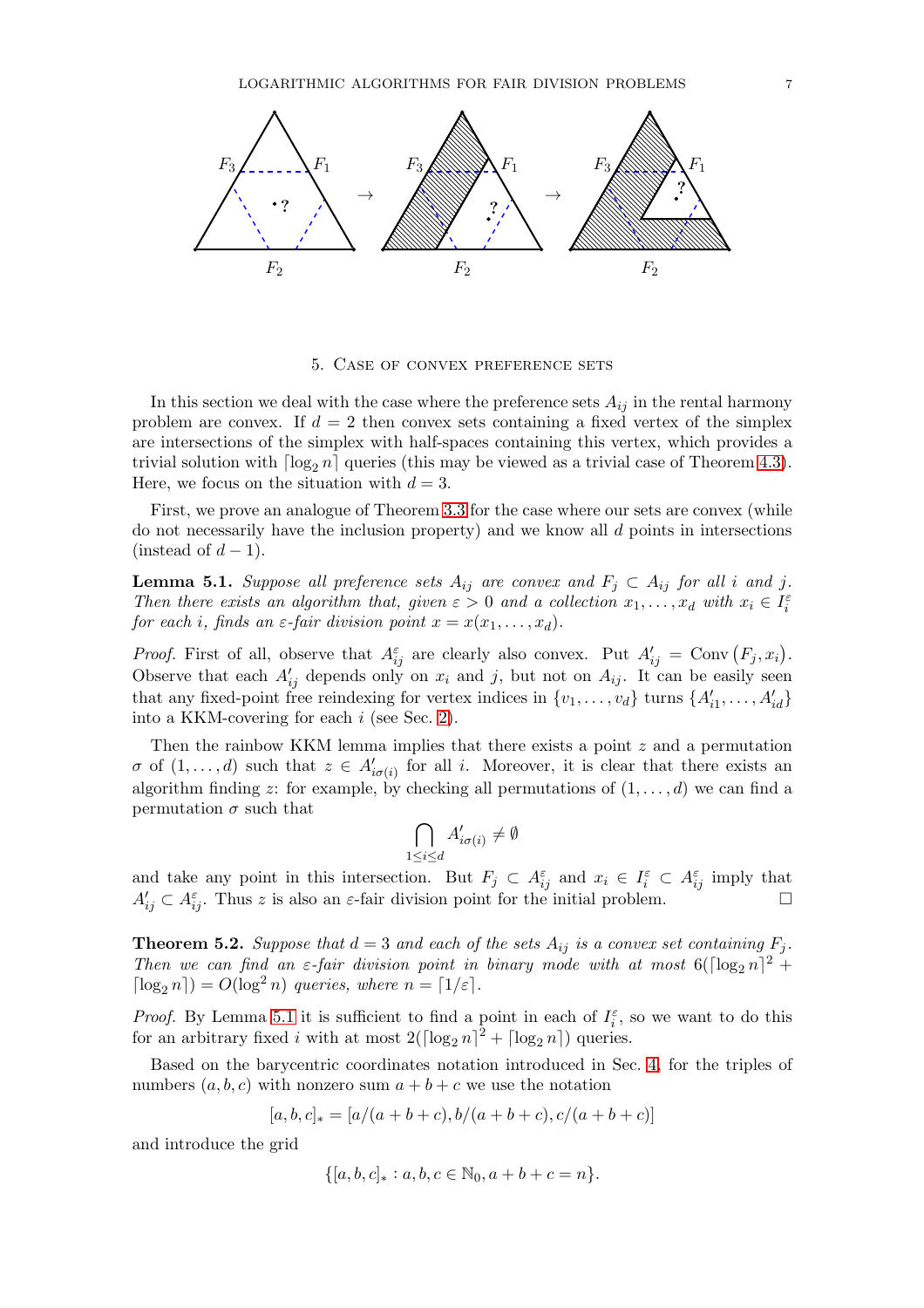

FIGURE 1. An example of new covering for Lemma [5.1](#page-7-1)

Our queries will only be about grid points. We define

$$
k_2(a) = \max\{b \in \mathbb{N}_0 : 0 \le b \le n - a, [a, b, n - a - b]_* \in A_{i2}\},\
$$
  

$$
k_3(a) = \min\{b \in \mathbb{N}_0 : 0 \le b \le n - a, [a, b, n - a - b]_* \in A_{i3}\}.
$$



Figure 2. Green points correspond to covered values and orange points correspond to uncovered ones

Observe that  $[a, 0, n - a]_* \in A_{i2}$  and  $[a, n - a, 0]_* \in A_{i3}$ . Then convexity of  $A_{i2}$  and  $A_{i3}$ implies that the values of  $k_2(a)$  and  $k_3(a)$  for any fixed a can be found with binary search using  $2\lceil\log_2 n\rceil$  queries.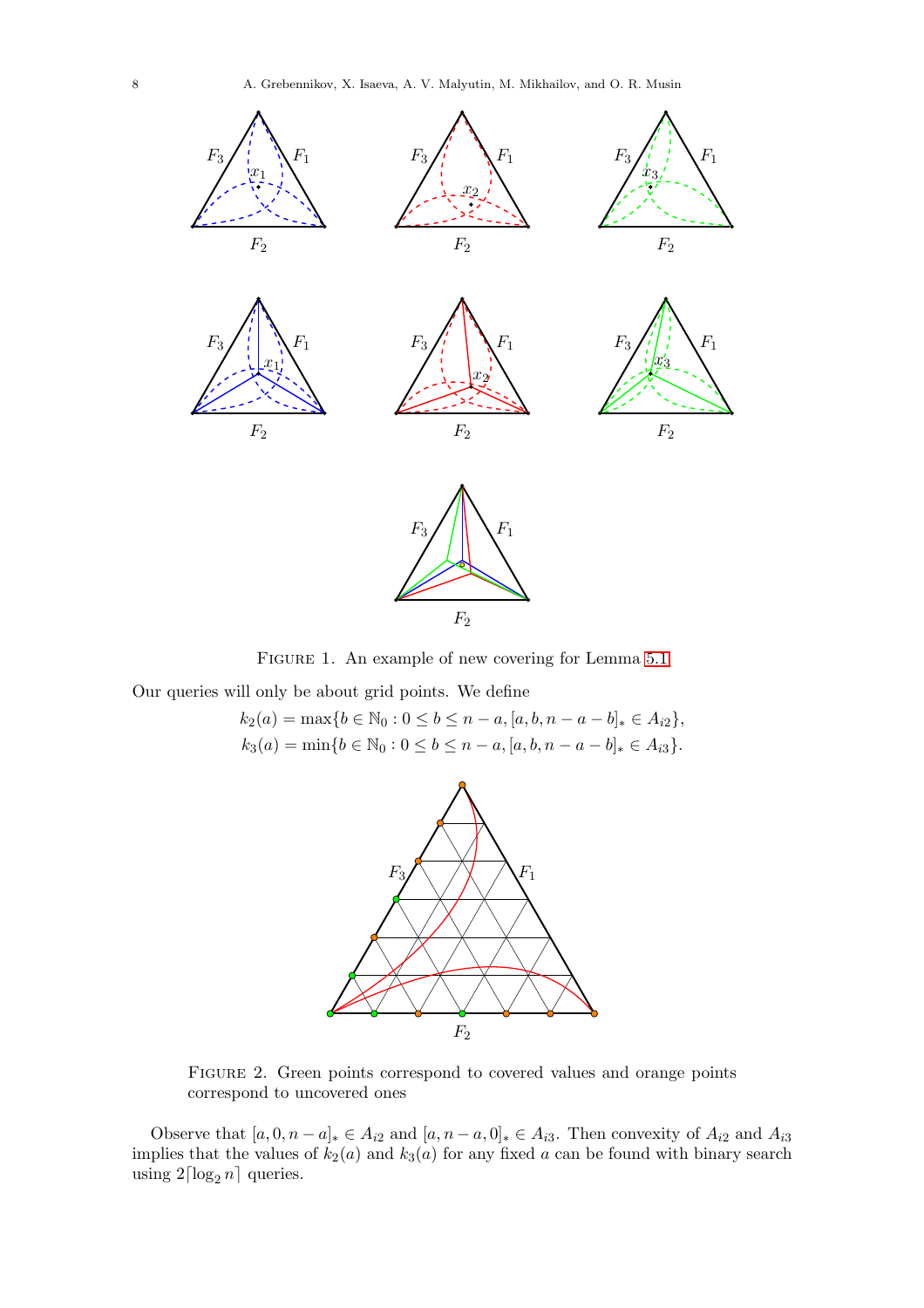We say that a coordinate a is *covered* if  $k_2(a) + 1 \geq k_3(a)$  and *uncovered* otherwise. In other words, a is covered if the union  $A_{i2} \cup A_{i3}$  contains all points of the grid with the first coordinate a. Clearly,  $a = n$  is covered. Then we spend  $2\lceil \log_2 n \rceil$  queries to calculate  $k_2(0)$  and  $k_3(0)$  and check whether  $a = 0$  is covered. If it is then  $[0, k_2(a), n - k_2(a)]_*$  is the desired point. Otherwise we can run a binary search through  $a$  to obtain a coordinate  $a_0$  such that it is uncovered while  $a_0 + 1$  is covered (note that this is possible despite the set of covered values has "gaps" in general): each iteration of binary search requires at most  $2\lceil \log_2 n \rceil$  queries, so the total search takes at most  $2\lceil \log_2 n \rceil^2$  ones.

After finding  $a_0$ , we turn to the following sequence Z of  $k = k_3(a_0) - k_2(a_0) + 2$  points (see Fig. [3\)](#page-9-0):

$$
z_1 := [a_0, k_2(a_0), n - a_0 - k_2(a_0)]_*,
$$
  
\n
$$
z_2 := [a_0 + 1, k_2(a_0), n - a_0 - k_2(a_0) - 1]_*,
$$
  
\n
$$
z_3 := [a_0 + 1, k_2(a_0) + 1, n - a_0 - k_2(a_0) - 2]_*,
$$
  
\n...  
\n
$$
z_{k-2} := [a_0 + 1, k_3(a_0) - 2, n - a_0 - k_3(a_0) + 1]_*,
$$
  
\n
$$
z_{k-1} := [a_0 + 1, k_3(a_0) - 1, n - a_0 - k_3(a_0)]_*,
$$
  
\n
$$
z_k := [a_0, k_3(a_0), n - a_0 - k_3(a_0)]_*.
$$

<span id="page-9-0"></span>

FIGURE 3. The sequence  $Z$  is highlighted in blue

Observe that by construction we have  $z_1 \in A_{i2}$  and  $z_k \in A_{i3}$  while the union  $A_{i2} \cup A_{i3}$ contains Z. This implies that for some m we have  $z_m \in A_{i2}$  and  $z_{m+1} \in A_{i3}$ . Besides, observe that each pair of consecutive points in  $Z$  is a pair of vertices of a triangle of our grid with its third vertex lying at the level  $a_0$  between  $z_1$  and  $z_k$ . Since all of the points of the segment between  $z_1$  and  $z_k$  are in  $A_{i1}$ , it follows that  $z_m$  and  $z_{m+1}$  are in  $I_i^{\varepsilon}$ . It remains to notice that we can find  $z_m$  since we know  $k_2(a_0 + 1)$  and  $k_3(a_0 + 1)$ .

Acknowledgements. We wish to thank Florian Frick, Frédéric Meunier, and Hervé Moulin for helpful discussions and comments.

This research project was started during the Summer Research Program for Undergraduates 2021 organized by the Laboratory of Combinatorial and Geometric Structures at MIPT. This program was funded by the Russian Federation Government (Grant number 075-15-2019-1926).

Alexandr Grebennikov is supported by Ministry of Science and Higher Education of the Russian Federation, agreement № 075–15–2019–1619.

Andrei Malyutin is supported by RFBR, research project № 20-01-00070.